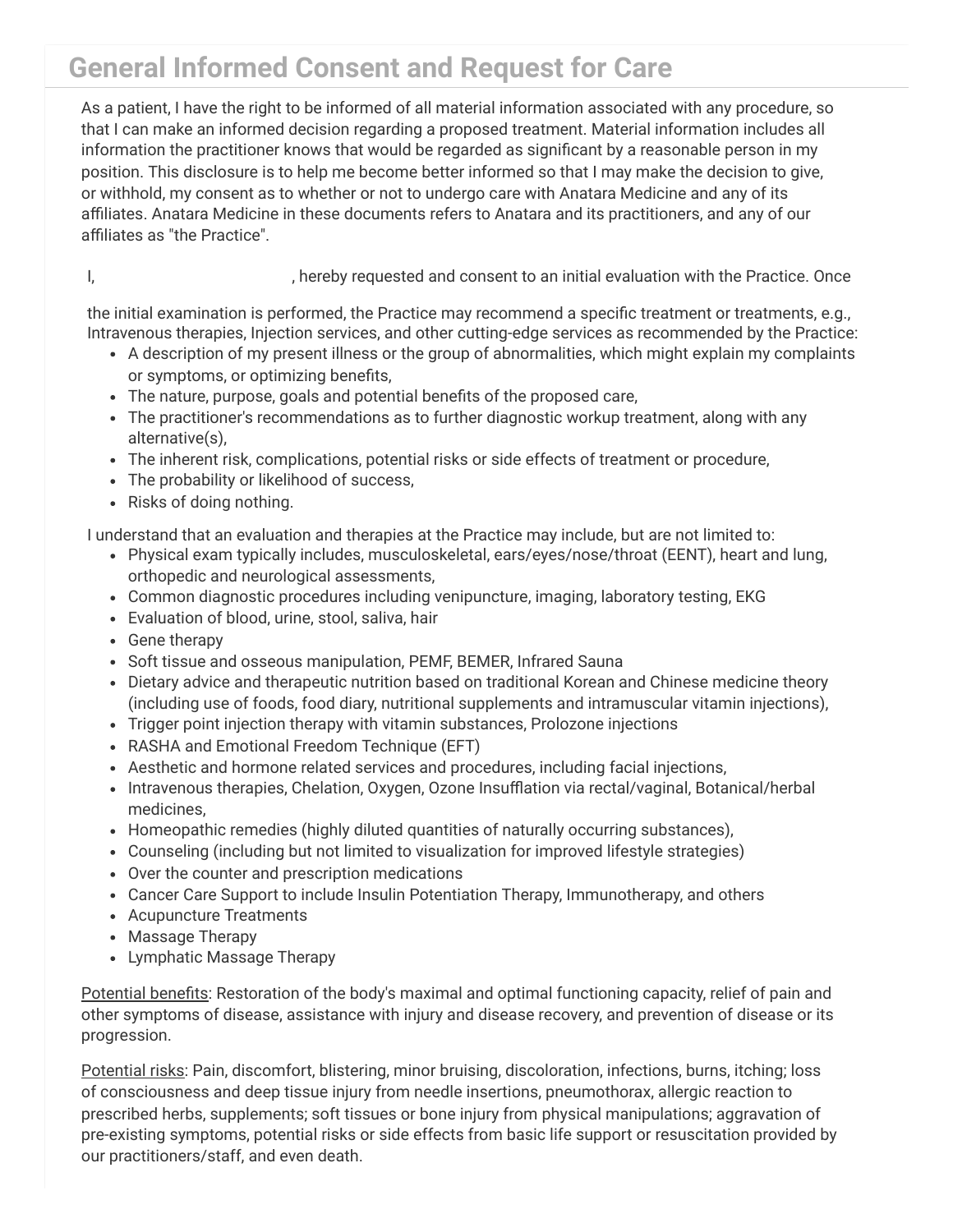Notice to pregnant women or women of child-bearing age: All female patients must alert the practitioner if they have confirmed or suspect pregnancy as some of the therapies prescribed could present a risk to the pregnancy. It is the responsibility of the patient to notify the office if there is a chance of the pregnancy.

Notice to patients with bleeding disorders, pacemakers, known or new allergies, blood thinners, and/or cancer: For your safety, it is vital to alert your practitioner at the Practice of these conditions.

Please INITIAL the following:

I understand that neither Dr. Herskowitz nor any other practitioner at the Practice are acting as my

primary care physician. Although the practitioner may address issues affecting my general health, the Practice is focused on Integrative, Functional, and Complementary Medicine, and does not go through ANY medical insurance provider. I understand that it is in my best interest to follow up with a primary care physician to ensure that I am fully apprised of conventional means to address any medical conditions that I may have. The Practice is not hospital based. It is in within my best interest to inform the Practice of any other care I am receiving to assure my care is properly coordinated.

I understand that practitioners at the Practice will only prescribe medications if he/she believes that they are in my best interest.

I understand the U.S. Food and Drug Administration has not approved of most of the services

provided at the Practice, as well as, cutting-edge therapies, nutritional, herbal, and homeopathic substances.

I understand that cutting-edge refers to therapies that have not gone through rigorous double-

blind placebo testing.

I understand the possible side effects, complications, including hospitalization, even death, and

other problems may be associated with some of the services I may request or the Practice may recommend.

I understand that the Practice requires a physical exam routinely every 6 months in order to

properly treat and manage my care, and acknowledge that the routine physical exam is a charged service.

I understand that prior to receiving a recommended specific treatment, the Practice will discuss

any material information with me, including the specific risks and benefits. Where the procedure is simple and/or the danger associated with the therapy is known to be remote, I understand that this form may be the only informed consent. For other proposed treatments, I will be informed of the material risks through a specific consent form and/or discussion with my practitioner.

I understand that the practitioners typically order extensive laboratory testing. In order to have

those results reviewed with me, the practitioners will schedule a consultation once all or partial results are in, and that I must pay for those consultations. If I decide to ask questions about those results outside of the consultation, I acknowledge that I will be billed for those questions, whether via email, portal, telemedicine/telephone or in- person.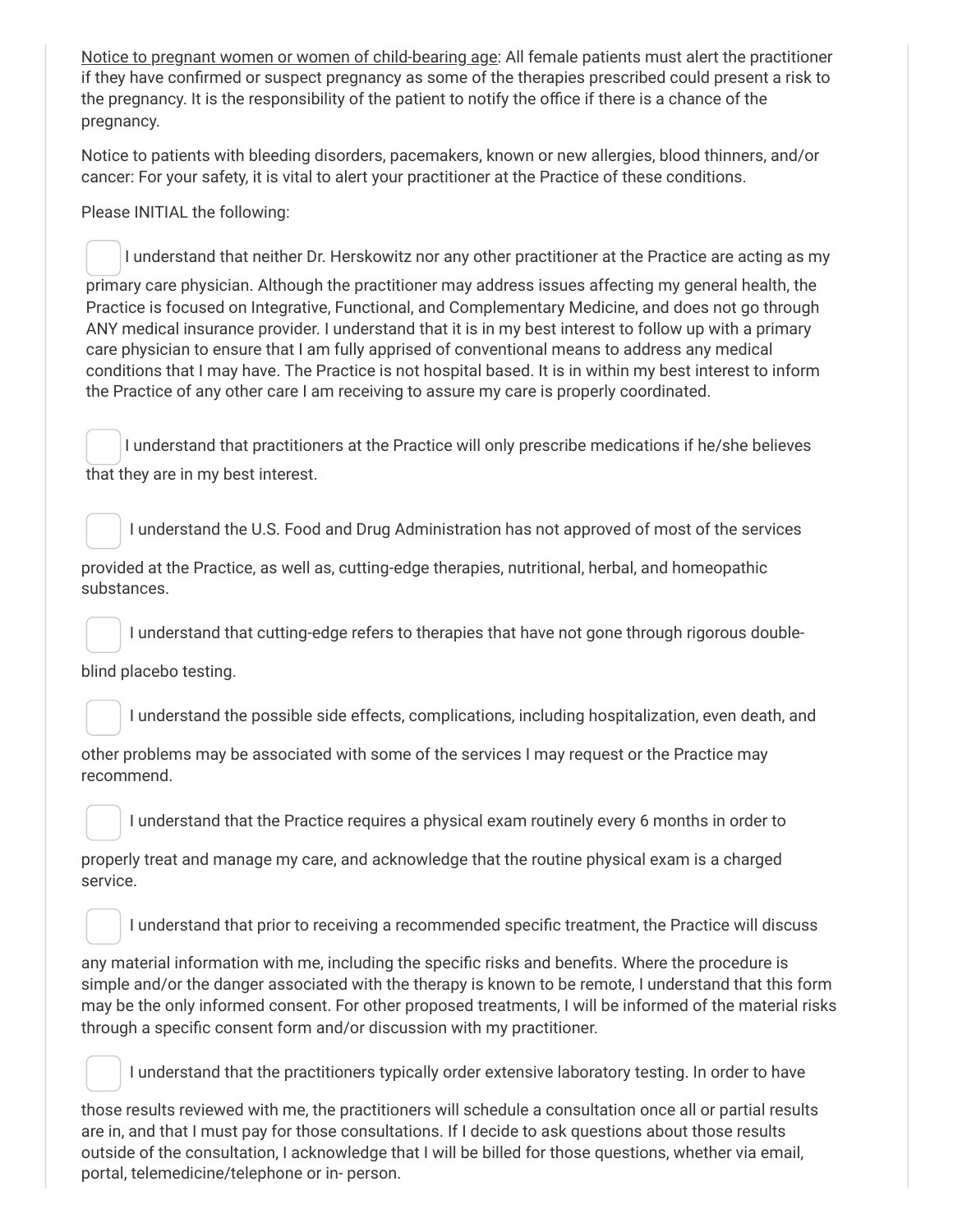I may be offered to prepay for a package of services over a given amount of time. If I decide to

stop the services prior to the end of the package, that I may request the difference and will be refunded via the same route that I paid the Practice.

I understand and state that no promises, assurances, or guarantees of definite improvement or

resolution have been made by the Practice. I understand that I can discontinue my chosen approaches at any time and my physician will not be prejudiced against me in any way. If I choose to consent to a proposed treatment, I believe the risks of my chosen service(s) to be worth taking in exchange for the therapy for my condition.

I understand that any supplements or prescriptions that are shipped, mail order shipping costs are

charged to my credit card on file automatically upon my request. Shipments are sent to arrive overnight unless otherwise directed, without requiring a signature. The Practice does not take responsibility for packages arriving late or not arriving at all. It is my responsibility to ensure the Practice has my correct shipping address on file..

I understand that the Practice will provide material information relevant to the proposed therapy, in addition to any consent forms, that would satisfy a reasonable person in my position. If after receiving this information, I still don't understand the risks involved for whatever reason (e.g. I have special needs), it is my responsibility to inform the Practice that I do not consent and to request any additional explanation of particular therapies and procedures.

By signing below, I acknowledge that I have read and understand this form. I also acknowledge that I have been provided ample time/opportunity to read this form or have it read to me. I understand all of the above and give written consent to receive an initial evaluation, and future services.

# **Credit Card Authorization Form and Cancellation Policy**

Credit Card Number Ending in: Expiration:

Billing Address:

I authorize the Practice to keep my credit card on file and bill my credit card for payment of services, laboratory testing, supplements, and shipments.

I certify that I am authorized to use this credit card. I also include any family members, ie., spouse, child, significant other, caretaker, etc., that wish to pay for my services, that their authorization for credit card charges on my behalf for my care at this center, and once services are rendered to me, that the credit card on file is automatically charged, and that their previously recorded signature is considered "on file" as our authorization.

#### Explanation of Payment and Cancellation Policy:

Payment is due at the time of service. We are an out-of-network office, meaning we do not accept any insurance for payment of our services.

At this Practice, we agree to service you, and therefore your bill is due at the time those services are rendered. We do not agree to handle your medical insurance, and therefore, offer no billing for our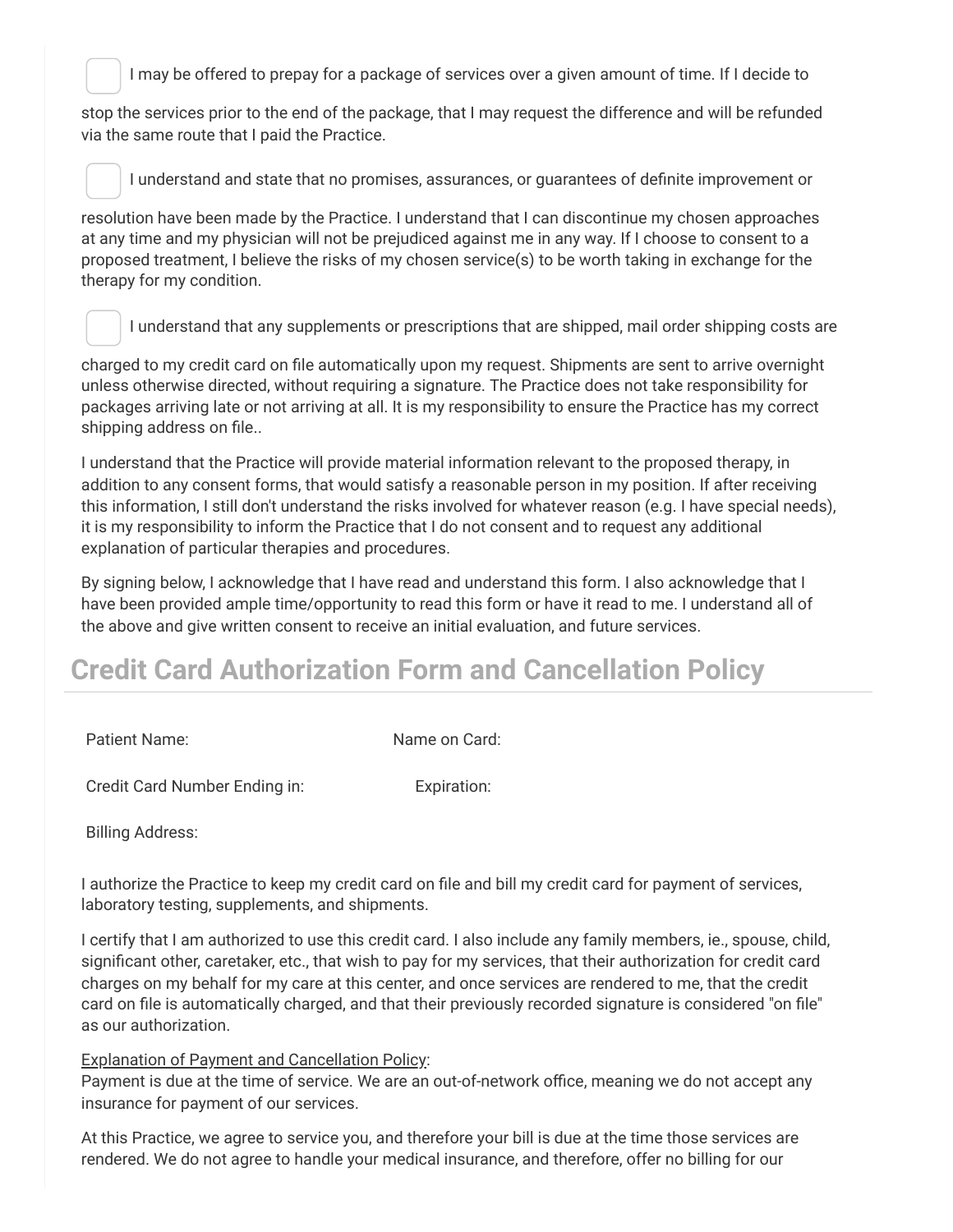services. You are responsible for payment in full. We offer no superbills because nearly all of the services we provide are considered nonconventional, and medical insurance does not cover the majority of the services we provide. If there are a few exceptions, insurance will only reimburse you/the patient, a small percentage of our services, this would include some consultations based on diagnosis code(s).

In receiving medical records, please note that we do not have the staffing to review, organize and upload extensive amounts of medical records, nor do we access 3rd party institutions. If in the event we are willing to receive such records in the office and not directly to our Electronic Medical Record (EMR) system, we will charge for those services: New patients with 50 or more pages, we charge a \$200 minimum medical record admin fee, this is for the first hour. After that, we charge \$20.00 per 15 minutes above and beyond the first hour for the preparation and organization of those records.

For the Practitioners to review those records, they charge a Record Review fee of \$200 per practitioner.

Please be advised that we do not typically offer email consultations. However, if you email the office for any of the practitioners, and the email comprises questions concerning your plan, you will be charged for the time necessary for the practitioner to research, review and respond to your email. Your credit card on file will be charged for that day or the following business day. Your practitioner may decide that email communication is less efficient than an in-person or phone consultation. If your practitioner determines that your email is too complex and requires an in-depth explanation, you will be asked to schedule a phone or in-person consultation with your practitioner so that your question(s) may be adequately and appropriately addressed. The phone/video calls are billed at the regular, in-office rate with payment due via credit card at the end of each call.

# I acknowledge:

If it is necessary to cancel or reschedule your scheduled appointment, we require that you call greater than (>) 48 hours, or 3 business days, in advance to the appointment time. Failure to notify our office >48 hours in advance may result in a charge equal to the fee of the scheduled consultation(s) and/or service(s).

I understand that the cancellation policy is >48 hours, 3 business days. If I do not provide greater than 48 hours of cancellation or rescheduling time, that the office has the right to charge my credit card on file for the services that I was scheduled for. There are special services that require a different cancelation fee. Please inquire if you have further questions.

We charge a \$50.00 fee for any check that is returned, and will no longer accept that as payment for further services, unless that is a cashier's check.

If I am late to my appointment greater than 10 minutes, I may be charged for that entire time for a consultation or service that I was late for, and even though I was not present, I provide my consent to pay for that scheduled time.

I understand and agree to the terms of the Practice's payment and cancellations policies.

# **Patient's HIPPA Consent**

To the Use and Disclosure of Health Information for Treatment, Payment, or Healthcare Operations

I understand that as part of my healthcare, Anatara medicine originates and maintains health records describing my health history, symptoms, examination and test results, diagnoses, treatment, and any plans for the future care or treatment. I understand that this information serves as:

- A basis for planning my care and services
- A means of communication among the many health professionals who contribute to my care
- A source of information for applying my diagnosis and therapies to my bill
- A means by which a third-party payer can verify that services billed were actually provided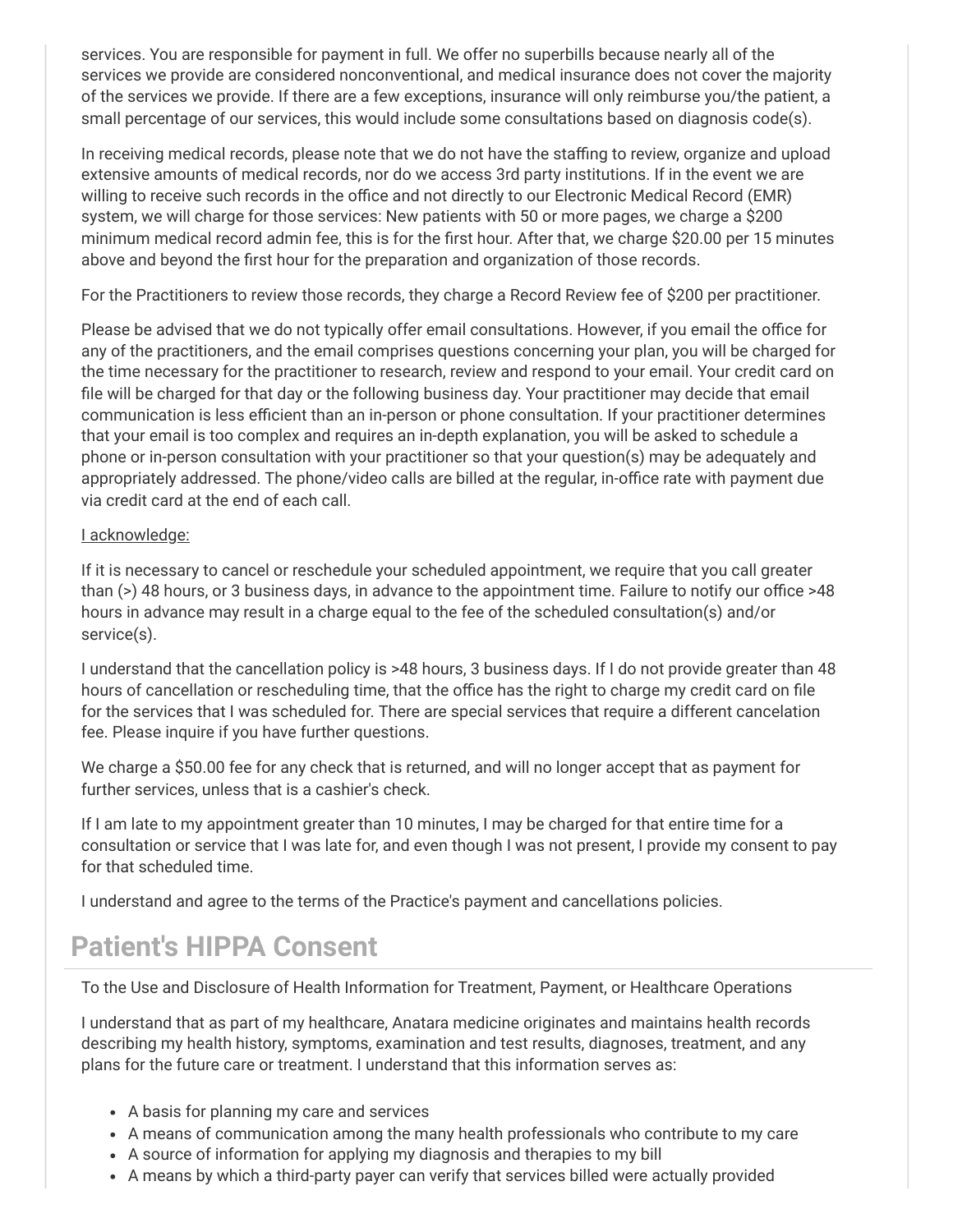And a tool for routine healthcare operations such as assessing quality and reviewing the competence of healthcare professionals

I understand and have been provided with a Notice of Information of Practices that provides a more complete description of information uses and disclosures. I understand that I have the right to review the notice prior to signing this consent. I understand that our clinic reserves the right to change their notice and practices and prior to implementation will mail a copy of any revised notice to the address I have provided. I understand that I have the right to object to the use of my health information for directory purposes. I understand that I have the right to request restrictions as to how my health information may be used or disclosed to carry out services, payment, or healthcare operations and that the organization is not required to carry out services, payment, or healthcare operations and that the organization is not required to agree to the restrictions requested. I understand that I may revoke this consent in writing, except to the extent that the organization has already taken action in reliance thereon.

**Email Consent:** This office follows HIPPA guidelines and is dedicated to keeping your online meeting platforms confidential. Despite our best efforts, due to the nature of i.e., email, text, phone calls, where third parties may have access to. We do not use an encrypted email portal, and therefore encourage you to use the secure messaging system through the Patient Portal to communicate with the office.

I understand that this office will not be responsible for information loss, delay or breaches in confidentiality including those due to technical factors, or what is reasonable beyond this office's control.

By signing below, you are agreeing that we may send medical related correspondence to you via email, and that we may respond to your emails to us via email, text, or any other type of communication method that we honor per your request.

# **Notice of Information of Practices**

### (Detailed Disclosure of Health Information)

# **THIS NOTICE DESCRIBES HOW MEDICAL INFORMATION ABOUT YOU MAY BE USED AND DISCLOSED AND HOW YOU CAN GET ACCESS TO THIS INFORMATION. PLEASE REVIEW IT CAREFULLY.**

### Understanding Your Health Record/Information

When you arrive at the Practice, a record of your care and services is initiated. Upon thorough examination and assessment, this record will typically contain your symptoms, examination and test results, diagnoses, services, and a plan for future care or services. This information, often referred to as your health or medical records, serves as a:

- Basis for planning your care
- Means of communication among the many health professionals who contribute to your care
- Legal document describing the care that you received
- Means by which you or a third-party payer can verify that services billed were actually provided
- A tool in educating healthcare professionals
- A source of data for medical research
- A source of data for facility planning and marketing
- A tool with which we can assess and continually work to improve the care we render and the outcomes we achieve

Understanding how your health information is used helps you to: ensure its accuracy, better understand who, what, when, where, and why others may access your health information, and make more informed decisions when authorizing disclosure to others.

# **Our Responsibilities**

The Practice is required to: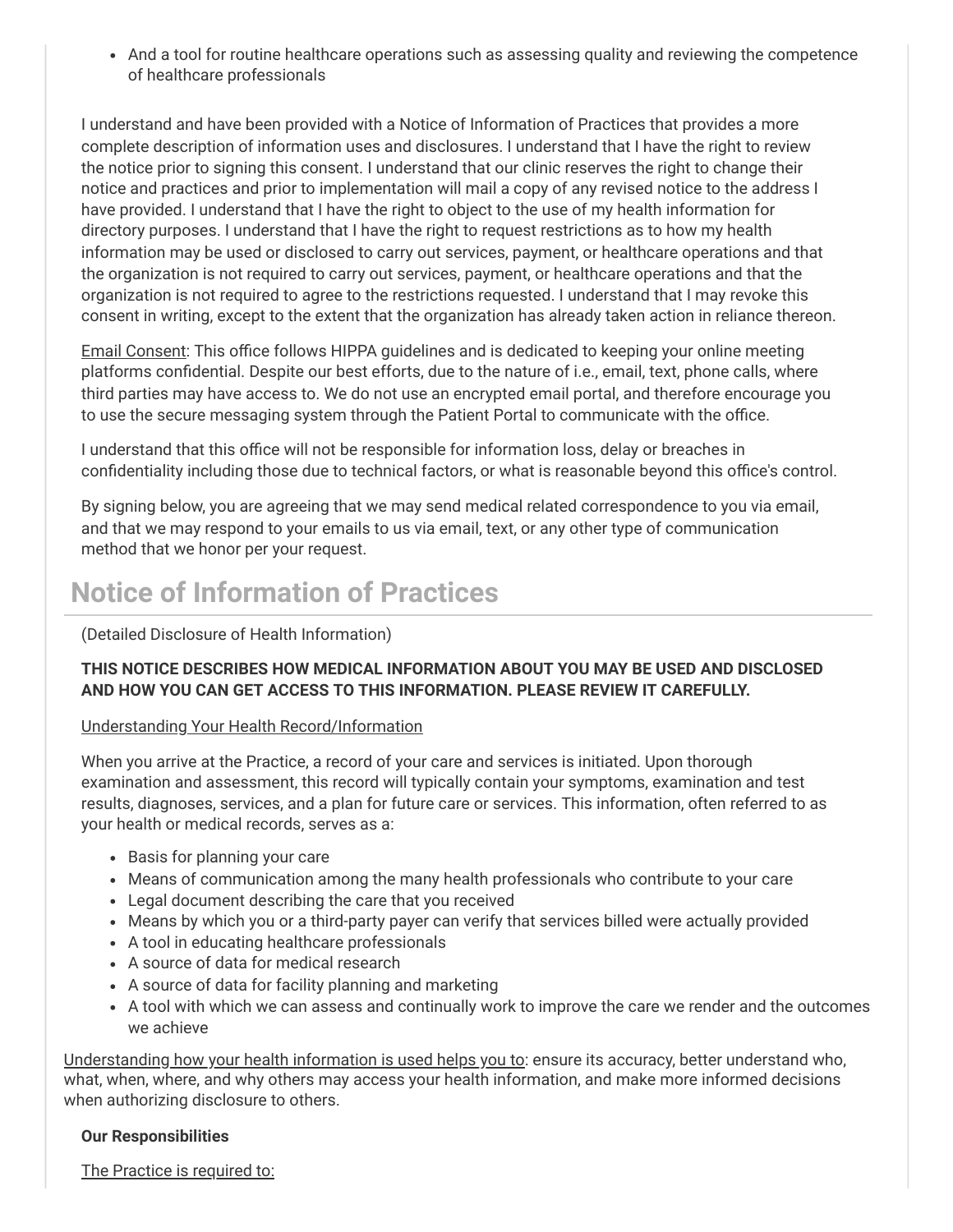- Maintain the privacy of your health information
- Provide you with a notice as to our legal duties and privacy practices with respect to information we collect and maintain about you
- Abide by the terms of this notice
- Notify you if we are unable to agree to a requested restriction
- Accommodate reasonable requests you may have to communicate health information by alternative means or alternative locations

We reserve the right to change our practices and to make the new provisions effective for all protected health information we maintain.

We will not use or disclose your health information without your authorization, except as described in this notice.

#### **How We May Use or Disclose Your Health Information**

- 1. Therapies. We will use your health information for your therapies. For example, information obtained by a nurse, physician, or other member of your healthcare team will be recorded into your medical chart and used to determine the course of therapies that should work best for you. Your physician will document in your records his or her expectations of the members of your healthcare team. Members of your healthcare team will then record the actions they took and their observations. In that way, the physician will know how you are responding to therapies. We will also provide your physician or a subsequent healthcare practitioner with copies of various reports that should assist him or her in treating you once you are discharged from our facility.
- 2. Reimbursement. We pledge our best efforts to provide you with the necessary forms and supportive information in a timely manner so as to optimize any potential reimbursement to you, though there is no guarantee for any or partial reimbursement. Any reimbursement from your insurance company should go directly to you. In this process, we will use your health information. For example, a bill may be sent to a third- party payer. The information on or accompanying the bill may include information that identifies you, as well as your diagnosis, procedures, and supplies used. As a reminder, since nearly all of our services are considered alternative or non-standard, the only items we provide superbills for, typically, are, with appropriate diagnosis codes, and (some) practitioner consultations; we do not provide superbills for other services. If you have questions about this, please contact the Patient Care Director prior to receiving any care.
- 3. Health care operations. We will use your health information for regular health operations. For example, members of the medical staff, the interdisciplinary team, or Consultants may use information in your health record to assess the care and outcomes in your case and others like it. This information will then be used in an effort to continually improve the quality and effectiveness of the health care and service we provide.
- 4. Business associates. There are some services provided in our organization through contacts with business associates. Examples include our accountants, consultants, and attorneys. When these services are contracted, we may disclose your health information to our business associates so that they can perform the job we've asked them to do. To protect your health information, however, we require the business associates to appropriately safeguard your information.
- 5. Notification. We may use or disclose information to notify or assist in notifying a family member, personal representative, or another person responsible for your care, of your location, and general condition. If we are unable to reach your family member or a personal representative, then we may leave a message for them at the phone number that they have provided us. e.g., on an answering machine or cell phone.
- 6. Communication with the family. Health professionals, using their best judgement, may disclose to a family member, other relative, close personal friend or any other person you identify, health information relevant to that person's involvement in your care or payment related to your care.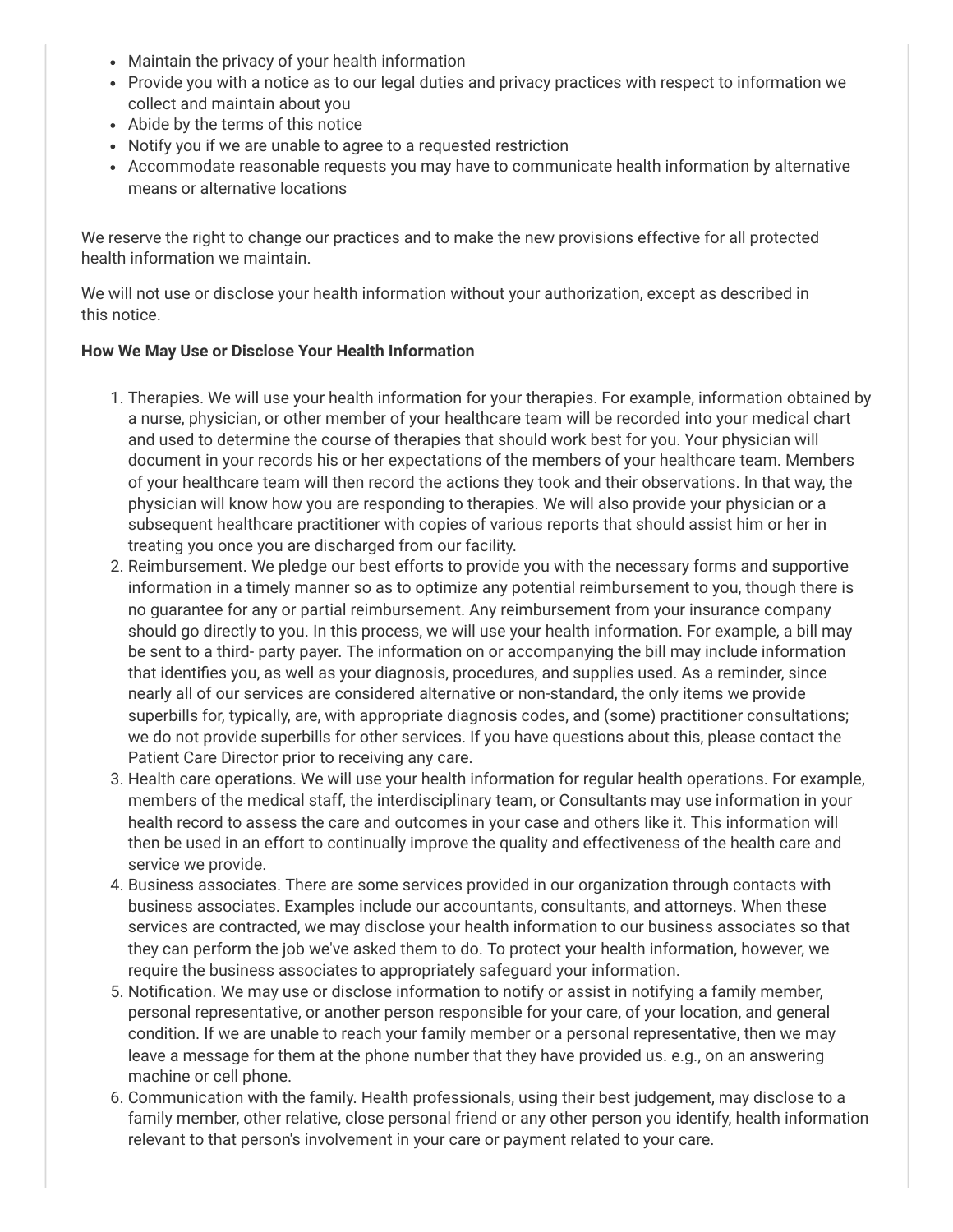- 7. Food and Drug Administration (FDA). We may disclose to the FDA health information relative to adverse events with respect to food, supplements, product and product defects, or post marketing surveillance in formation to enable product recalls, repairs or replacement.
- 8. Public health. As required by law, we may disclose your health information to public health or legal authorities charged with preventing or controlling disease, injury, or disability. We reserve the right to charge for forms as requested or records copied and supplied.
- 9. Law enforcement. We may disclose health information for law enforcement purposes as required by law or in response to a valid subpoena.
- 10. Reports. Federal law makes provision for your health information to be released to an appropriate health oversight agency, public health authority or attorney, provided that a work force member or business associate believes in good faith that we have engaged in unlawful conduct or have otherwise violated professional or clinical standards and are potentially endangering one or more patients, workers or the public.

# **Your Health Information Rights**

Although your health records are the physical property of the Practice, the information in your health record belongs to you. You have the following rights:

You may request that we not use or disclose your health information for a particular reason related to treatment, payment, the Practice's general health care operations, and/or to a particular family member, other relative or close friend. We ask that such requests be made in writing on a form provided by our facility.

Although we will consider your request, please be aware that we are under no obligation to accept it or to abide by it. For more information about this right, see 45 Code of Federal Regulations (C.F.R.) 164.524.

- If you believe that any health information in your record is incorrect or if you believe that important information is missing, you may request that we correct the existing information or add the missing information. Such requests must be made in writing and must provide a reason to support the amendment. We ask that you use the form provided by our facility to make such requests. For a request form, please contact our Patient Care Director. For more information about this right, see 45 C.F.R.164.526.
- You may request that we provide you with a written accounting of all disclosures made by us during the time period for which you request (not to exceed 6 years). We ask that such requests be made in writing on a form provided by the Practice. Please note that an accounting will not apply to any of the following types of disclosures: disclosures made for reasons of treatment, payment or health care operations; disclosures made to your or your legal representative, or any other individual involved with your care; disclosures to correctional institutions or law enforcement officials; and disclosures for national security purposes.
- You have the right to obtain a paper copy of our Notice of Information Practices upon request.
- You may revoke an authorization to use or disclose health information, except to the extent that action has already been taken. Such a request must be made in writing.

### **For More Information or to Report a Concern**

If you have questions and would like additional information, please contact the Patient Care Director.

If you believe that your privacy rights have been violated, you may file a complaint with us. These complaints must be filed in writing on a form provided by the Practice. The complaint form may be obtained from the Practice Administrator, and when completed, should be returned to the Administrator. You may also file a complaint with the secretary of the Federal Department of Health and Human Services. There will be no retaliation for filing a complaint.

Our fees as related to services: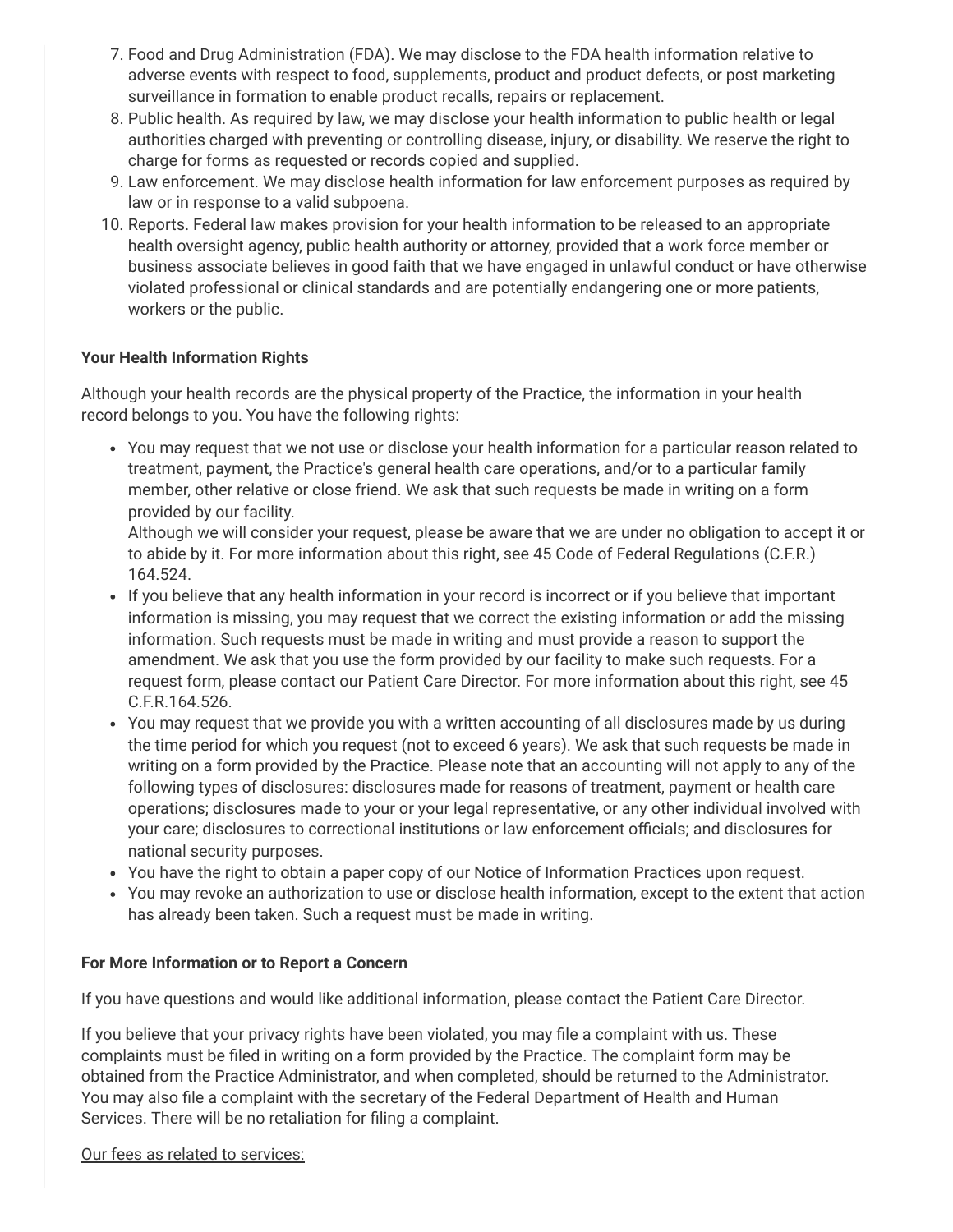### **Please INITIAL the following:**

We schedule consultations as requested, and those scheduled with our practitioners with the

following format: 1-Hour consultation is approximately 45 minutes of face-to-face time, and approximately 15 minutes in administration time for personalized health planning.

The hourly rate for consultations with Dr. Herskowitz is \$1,000; The hourly rate for consultations with Dr. Lee is \$800. Consultation fees are changed according to the amount of time spent by the practitioner and administrative time spent reviewing e.g., laboratory results or other records; these charges include email, telephone, internet platforms, video, and in-person. For further review of our consultation fees, please see "Our Services" brochure. Once the patient is scheduled, our practice assumes agreement and the fees.

New patient consultations usually consist of a 90-120 minute consultation with Dr. Lee. If a new

patient is to see Dr. Herskowitz at the first visit, it is usually required that the patient see Dr. Lee for a 90-120 minute consultation first, followed by a 60-70 minute consultation with Dr. Herskowitz. Follow up consultations that pertain to lab reviews are typically scheduled with Dr. Lee for a minimum of 60 minutes.

 Consult or other service fees may increase without my prior knowledge, so if I have concerns about potential fees it is my responsibility to ask prior to that service being provided.

 New Patients are also subject to a separate \$200 Record Review administration fee per practitioner for the Practitioner's time of reviewing medical records and new patient paperwork prior to a New Patient's first appointment.

 Our office ideally has a New Patient complete laboratory testing prior to the first appointment, and in this case, our office will charge a separate \$300 administration fee for preparing these lab testing requisition orders and coordinating with patients and labs to have this completed.

 For the patient's convenience, we are also able to coordinate a mobile phlebotomy service for an administration fee of \$200 for each coordination. The blood will be drawn at the location of the patient's request. Please note, that both of these fees are non-refundable.

 Any follow up appointments including phone, email, video, or in-person will be treated as a consultation and will be charged for as such. Follow-up consultations will be scheduled with Dr. Lee to review laboratory results, and will be subject to the same consultation fees.

I consent to having telemedicine (aka telehealth) consultations, sometimes that include

Telephone or Texting and other online meeting platforms. I understand that with these types of communications, there is a small chance that my health information will not be secure as e.g., through the Anatara portal despite reasonable precautions the Practice takes. I also understand that there are limitations in these types of settings for optimal health assessments, and I agree to these types of conditions in order to communicate with the Practice, and participate in my healthcare.